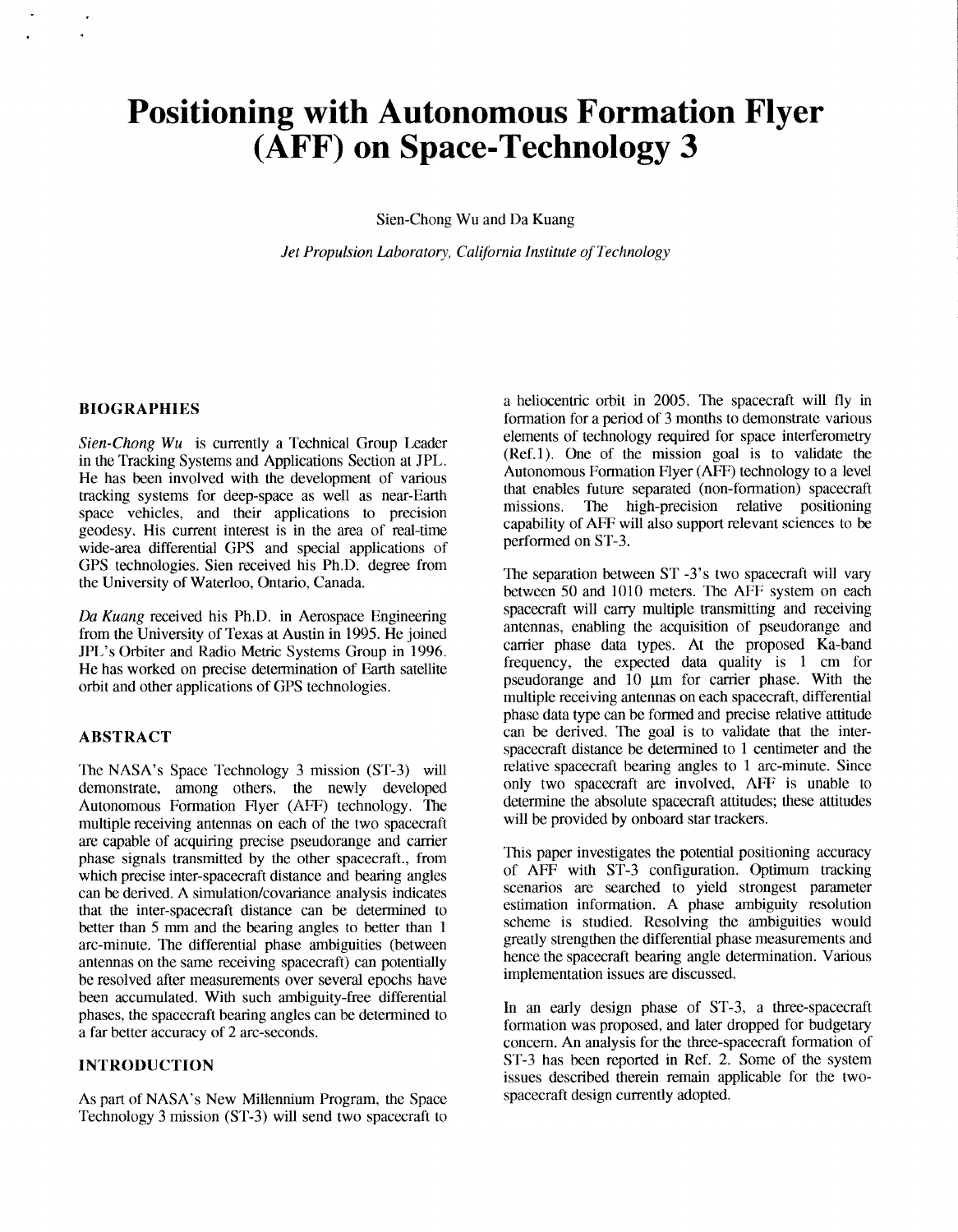## **SPACE TECHNOLOGY 3 MISSION (ST-3)**

**ST-3** is one of the proposed missions under **NASA's**  New Millennium Program. The goals of the mission are to demonstrate various elements of technology required for precise space interferometry. **ST-3** will consist of two Sun orbiting spacecraft flying in formation. The two spacecraft, to be labeled "Collector" and "Combiner", will make simultaneous observations of galactic optical sources with varying baseline length and orientation for a coverage over the U-V plane. The signals collected at the Collector will be mirror reflected to the Combiner where interferometric fringes will be detected and tracked, and interferometric delay derived. The fringe amplitude will in turn yield the structure and size of the source being observed.

Interferometric fringes are detected when the total signals observed at the Collector and the Combiner have identical total delays as they are compared at the Combiner. Fixed and variable delay lines over a finite range will used to maintain the zero differential delay. To minimize the differential delay variation, the spacecraft will stay in controlled formation. The Collector will move along a parabola whose axis is along the line-of-sight of the optical source to be observed, while the Combiner will stay at the focus, as shown in Fig. 1. The inter-spacecraft distance between 50 and  $1010~\text{m}$  will be configured so that the baseline will vary between 40 and 200 m in length. The formation will also rotate with respect to the parabola axis to vary the baseline orientation, thus mapping out a 2-dimensional U-V plane coverage. Both spacecraft will maintain at the same orientation (attitude) while making interferometric observations.



**Fig. 1. ST-3 Formation** 

During a planned interferometric observation period of *3*  months, the instrument will demonstrate its ability to point at specified targets, change baseline length and orientation, and maintain the formation at the required accuracy, as well as to find and track the interferometric fringes and report its measurements back to Earth. In the process, the instrument will measure the correlation amplitudes or 50-100 galactic sources.

For the 2-S/C formation, the inter-spacecraft distance and bearing angles can be determined by the AFF system (to be described in the following section). However, the spacecraft absolute attitudes have to be independently provided. These attitudes will be furnished by the star trackers onboard both spacecraft. Note hat, for a formation with more than two spacecraft, absolute attitude of only one spacecraft needs to be provided. 'Ihe attitudes of other spacecraft can be determined from the AFF system together with the given attitude of the first spacecraft.

#### **AUTONOMOUS FORMATION FLYER (AFF)**

AFF is a newly developed technology at JPL for precise radiometric position and attitude determination. The technology is based on dual one-way pseudorange and differential phase measurements acquired by multiple onboard receiving antennas. Three receiving antennas and one transmitting antenna will be installed at the four comers on one face of the nearly cubical body of each *ST-3* spacecraft. In addition, a receiving and a transmitting antennas will be installed on the opposite face of the cube to assure contact between the two spacecraft regardless of each spacecraft's individual orientation. Under the normal observing condition, the faces with multiple receiving antennas will be facing each other, although at a slant angle in general. At any epoch, six pairs of pseudorange and carrier phase measurements can be acquired, as depicted in Fig. 2, for the determination of the interspacecraft distance and their relative bearing angles. Clock offset can also be determined from the dual one-way



**Fig. 2. ST-3 AFF radiometric measurements**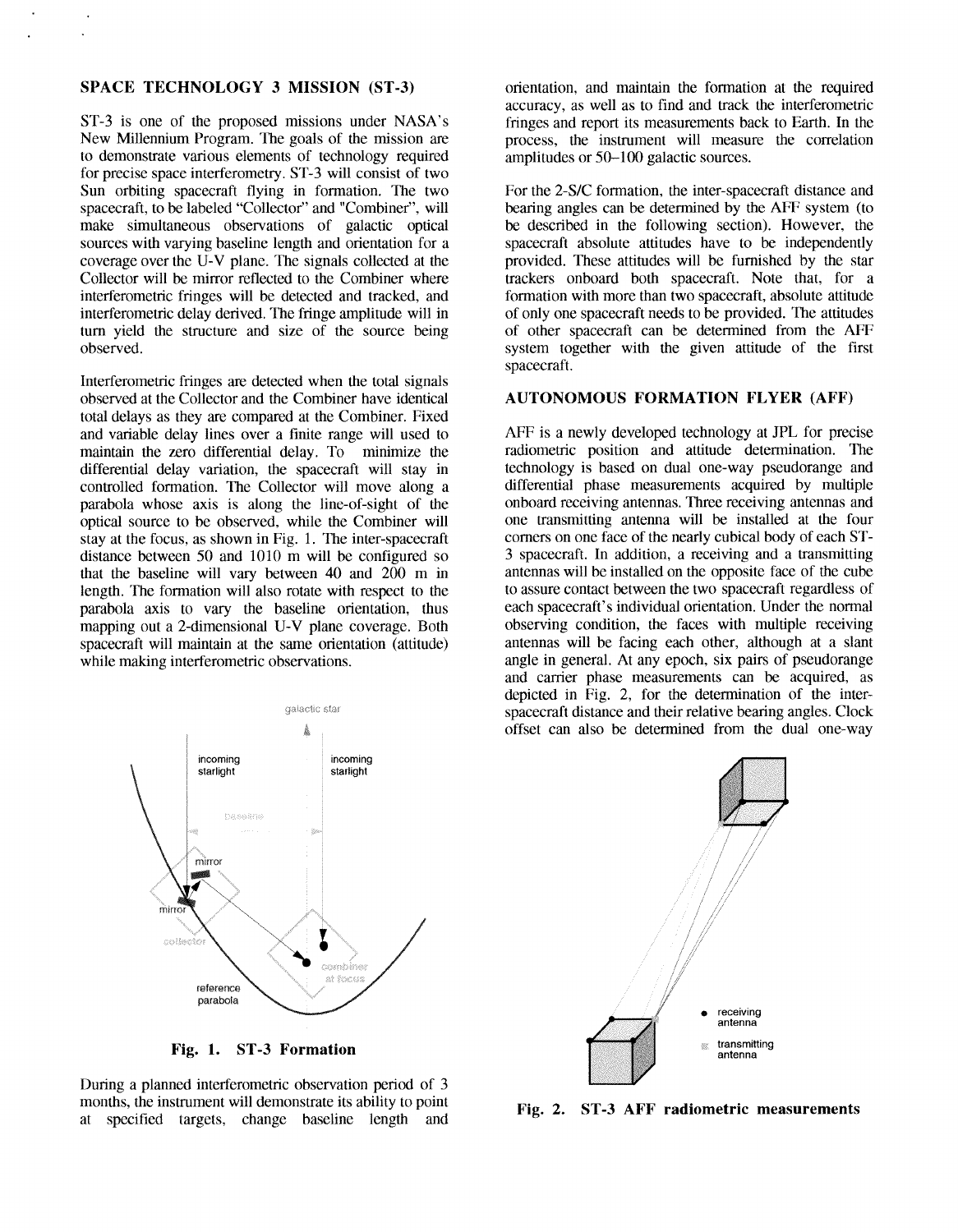pseudorange measurements and isolated from the distance and angle determination. **At** the Ka-band operation, the expected data qualities are  $1 \text{ cm}$  for pseudorange and  $10 \text{ cm}$ um for carrier phase measurements at 1-sec interval.

# **AFF MEASUREMENTS AND PARAMETER ESTIMATION**

A simulation/covariance analysis was carried out to assess the potential **AFF** positioning accuracy on ST-3. While the ultimate shape and size of the spacecraft are yet to be finalized, a geometry assuming the nominal cubical shape with 1 m in each dimension was adopted in this study. **As**  mentioned earlier, one transmitting antenna and three receiving antennas on each spacecraft will be involved during normal observing session. These antennas were assumed located at the four comers of one face of the cube, as shown in Fig. 2. All *3* receiving antennas on a spacecraft acquired both data types from the transmitting antenna on the other spacecraft, producing a total of 6 pseudoranges and 6 carrier phases at each observing epoch. The expected data noise of 1 *cm* for pseudoranges and  $10 \mu m$  for carrier phases was assumed.

**A** local coordinate frame with the origin at a reference point in the Combiner was defined as shown in Fig. *3,*  where the X-axis is normal to the plane where the four antennas are located. The inter-spacecraft distance R was defined as the distance between the spacecraft reference points. The two bearing angles  $\phi$  and  $\bar{\theta}$  are, respectively, the azimuth and elevation angles in the local coordinates.



**Fig. 3. AFF local coordinates** 

Other estimated parameters include the clock offset  $\Delta \tau$ , and the carrier phase biases. Spacecraft attitudes, needed to define the geometry from which correct partial derivatives can be calculated, were assumed known.

With single epoch of observations, carrier phases do not have any geometrical strength because of the unknown biases associated. Although all geometrical parameters (R,  $\phi$ ,  $\theta$  and  $\Delta\tau$ ) can still be determined, the solutions rely

solely on pseudorange measurements which are known to be weak in determining the two bearing angles. With two or more epochs of observations with varying observing geometry, carrier phases provide strong information on the bearing angles. The information strength increases with increasing relative attitude change between the two spacecraft. Since identical orientation of the two spacecraft should be maintained during interferometric observations, such relative attitude variations will bemade only during **AFF** initialization. 'The initializing process will cease once carrier phase biases have been estimated with reasonable accuracy. In this analysis, different components of relative attitude variations were studied to investigate the optimal initializing **AFF** geometry. These relative attitude rotations are defined in Fig. 4 where the Roll-axes are defined along the line-of sight between the two spacecraft.



**Fig. 4. Definition of relative spacecraft body rotations** 

For the simulation, the following truth geometry was adopted. The Combiner spacecraft was located at he origin; the Collector spacecraft was 1 km away on the Xaxis  $(\phi = 0, \theta = 0)$ . They were positioned such that their antennas were facing each other with the "Roll" axes coincide with the X-axis and the "Yaw" axes parallel to the Z-axis. Simulated data were generated at I-sec interval for 20 epochs. The relative attitude was varied at a rate of 0.02 rad/sec. The nominal data noise of 1 cm for pseudoranges and  $10 \mu m$  for carrier phases were added onto the simulated data.

The a priori knowledge of the inter-spacecraft distance was assumed to be  $R = 2 \text{ km} (1 \text{ km truth})$ ; and those of the bearing angles were  $\phi = -0.2$  rad (0 rad truth) and  $\theta$  $= 0.5$  rad (0 rad truth).

Ideally, all carrier phase biases remain constant over time. However, thermal and other physical environmental uncertainties preclude such desirable assumption. Since the carrier phase biases from the three receiving antennas on the same spacecraft can be made highly correlated, their differences can be treated as constant in time.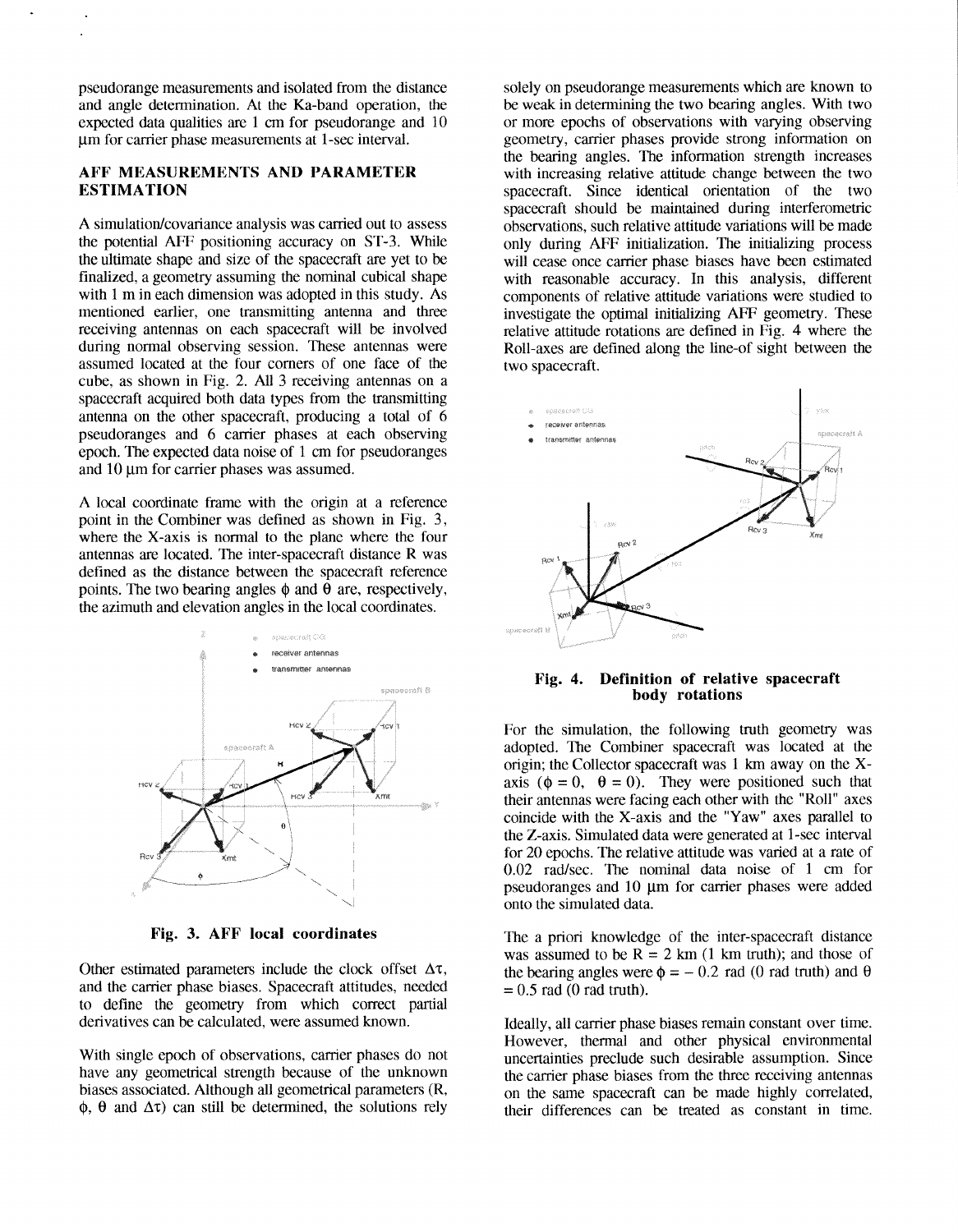Therefore, the phase biases to be estimated were modeled such that only the two common biases B's were treated as time-varying and the four differential phase biases **AB'S**  were treated as constant parameters. These differential biases may potentially be *fixed* (ambiguities resolved) after processing a few epochs of data, greatly improving the bearing angle solution accuracy.

'The modeling of all estimated parameters is summarized in Table 1. The clock offset and the common phase biases were allowed to vary in time freely (modeled as unconstrained white noise). The three gometrical parameters  $(R, \phi \text{ and } \theta)$  were treated as loosely constrained random-walk parameters. Differential phase biases between the receiving antennas on the same spacecraft were treated as constant over time.

**Table 1. Modeling of Estimated Parameters** 

| Parameter          | a priori $\sigma$ | Model       | Constraints                   |
|--------------------|-------------------|-------------|-------------------------------|
| R                  | 2. km             | random-walk | $100 \text{ m/sec}^{1/2}$     |
| $\phi$ , $\theta$  | $0.5$ rad         | random-walk | $0.05$ rad/sec <sup>1/2</sup> |
| Λτ                 | $\infty$          | white-noise |                               |
| в<br>(total of 2)  | $\infty$          | white-noise |                               |
| ΔB<br>(total of 4) | $\infty$          | hias        | constant                      |

The estimation was carried out with a UD factorized filter (Ref.3). Parameter estimates and their error covariances were computed when all measurements at each data epoch have been processed. Process-noise updates were performed according to Table 1 before processing measurements for the following data epochs.

In general, the a priori knowledge of the bearing angles differs from the truth by a level large enough to render the estimation problem into nonlinearity; hence a few iterations are needed for the solution to converge. The *converged* filter UD matrix, which contains the parameter estimates and their covariances resulted from the current epoch of data alone, was combined (by an efficient UD combining algorithm) with a priori UD matrix or the *converged* filter UD matrix resulting from processing the previous epochs of data, after properly deweighted by parameter stochastic attributes. This post-filter **UD**  combining process is necessary to assure proper weighting between the previous UD matrix and the new data batch wherever an iteration process is involved. **A**  cheaper way of combining the information would be treating the previous UD matrix as a priori for starting the filter iteration. This a priori UD matrix is updated with measurements at current data epochs. However, this would tend to put more weight on the new data batch as the number of iterations increases.

#### **RESULTS OF SIMULATION ANALYSIS**

**As** pointed out in the preceding section, varying the relative attitudes between the two spacecraft is essential to strengthen the carrier phase data for the determination of bearing angles. To search for a near-optimum initializing scheme, three cases were studied, each with the relative attitude varying along only one of the relative Roll-, Yawand Pitch-directions. The results of the simulation analysis indicate that the best attitude variation for strengthening the geometry is in the relative Rolldirection. In the following, only the results with a relative Roll variation  $\Delta \text{Roll} = 0.02$  rad/sec are reported.

Fig. 5 presents the simulation results for the interspacecraft distance R and the clock offset  $\Delta \tau$ . The upper frame shows the formal error which reflects the expected error statistics. The lower frame shows the actual solution error based on the simulated data. Since both R and  $\Delta \tau$ are treated as independent from one epoch to the next (i.e., unconstrained white noise, cf. Table **1)** and are insensitive to geometrical changes, their error remains essentially the same over the 20-sec period. Both parameters can be determined to 4 mm with two or more epochs of data, as shown in Fig. 5. The larger error with



**Fig. 5. Formal error and actual solution error of inter-spacecraft distance and clock offset determination**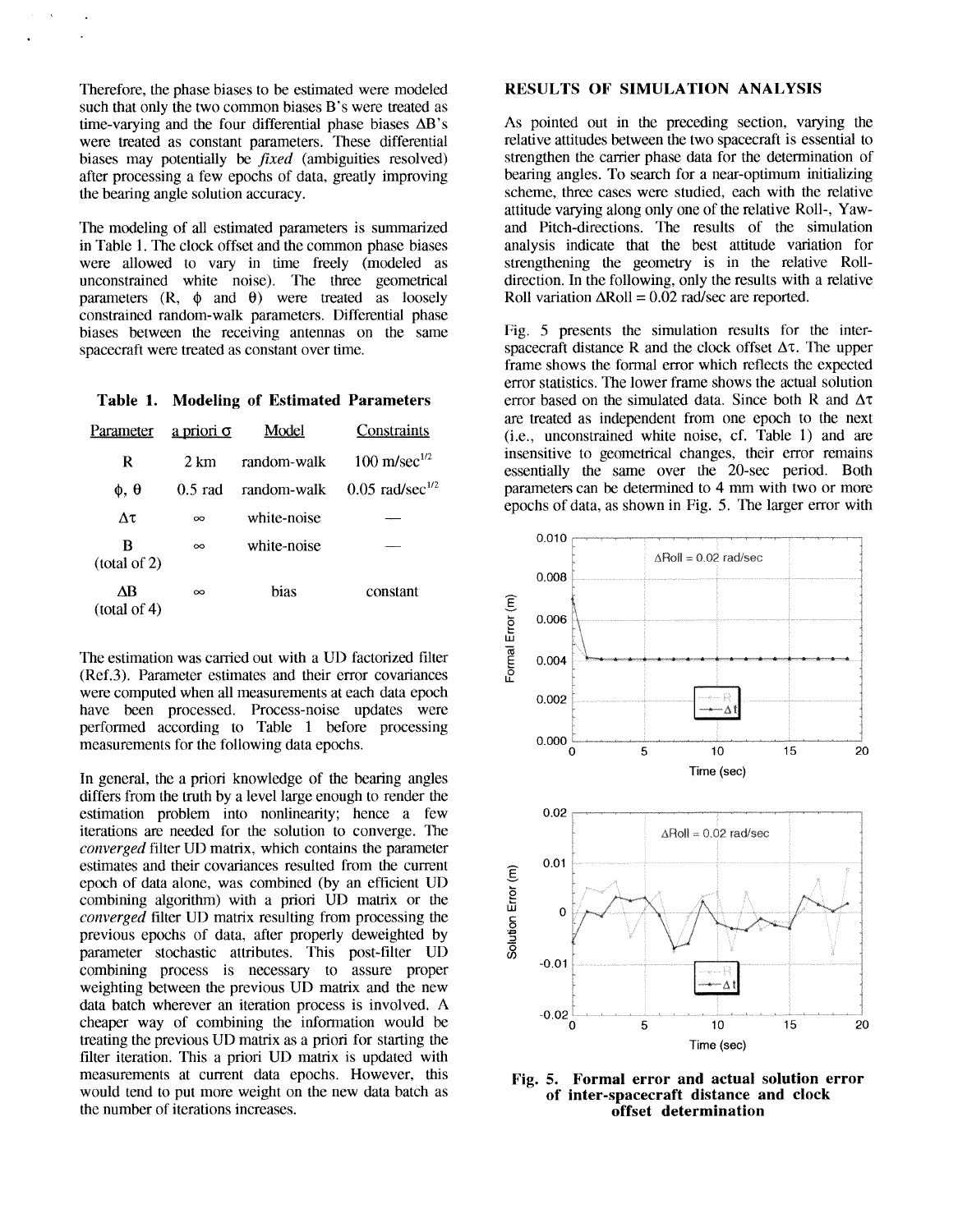single epoch of data is due to the fact that the pseudorange data are the sole data type for the determination of all R,  $\Delta \tau$ ,  $\phi$  and  $\theta$ . Carrier phases at a single epoch have no geometrical information.

Fig. 6 presents the results for the bearing angles  $(\phi$  and  $\theta$ ). The solution improves monotonically with increasing number of epochs of carrier phase data. The 1 arc-minute  $(0.3 \text{ mrad})$  accuracy goal for ST-3 can be attained after 6 epochs of data (with a total of 0.1-rad variation in relative Roll-direction).

The solution accuracy for the differential phase biases also improves monotonically with increasing epochs of carrier phase data, as shown in Fig. 7. In this figure, ABm-n denotes the differential phase bias between receiving antennas n and 1 on spacecraft m where  $m = 0$  denotes the Combiner and m = 1 denotes the Collector. After *3*  epochs of data (with a total of 0.04-rad variation in ARoll) a 1-mm accuracy can be realized. This level of accuracy will allow the fixing of the differential phase biases<br>(resolving phase ambiguities). Such biased-fixed phase ambiguities). Such biased-fixed differential phase data are mathematically identical to high precision  $(2^{1/2} \times 10 \mu m)$  differential range data and possess enhanced data strength for bearing angle determination.



**Fig. 6. Formal error and actual solution error of spacecraft bearing angles** 



#### **Fig. 7. Formal error and actual solution error of differential phase biases. (See text for the definition of ARm-n)**

To investigate how the relative spacecraft angular position can be greatly improved with bias-fixed differential phases, the analysis was repeated without adjusting **AB.**  The results, as shown in Fig. 8, indicate that  $\phi$  and  $\theta$  can be determined to 2 arc-seconds  $(10 \text{ } \mu \text{rad})$  with a single snapshot of data. The fixing of differential biases does not affect the accuracy of **R** and **AT.** 

Errors in spacecraft inertial attitudes, which will be independently determined by onboard star trackers, will affect spacecraft bearing angle determination. To study the sensitivity to these errors, the nominal values of these attitudes for the calculation the partial derivatives were intentionally deviated and the simulation analysis repeated. The results show that an attitude error in relative Roll-direction is least damaging to the determination of  $\phi$ and **0,** with a sensitivity of about 0.01. On the other hand, an attitude error in relative Yaw- and Pitchdirections will have a one-to-one effects on the determination of  $\phi$  and  $\theta$ , respectively. Therefore, it is essential that the star trackers be capable of independently determining the spacecraft attitudes to a level better than the desired spacecraft bearing angle accuracy, at least in the two directions other than the relative-Roll rotation.